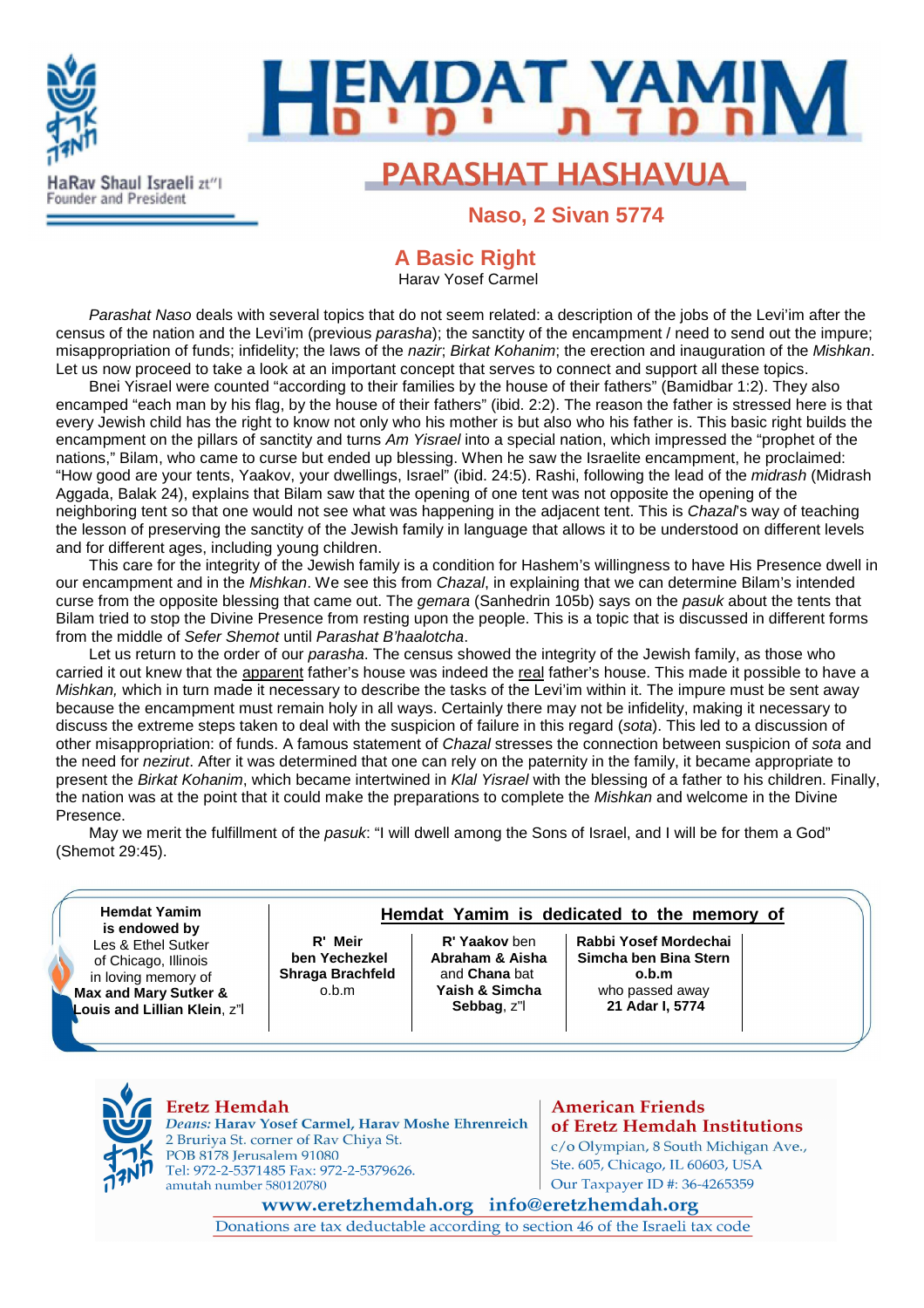



**Naso and American Structure Maso** 

by Rav Daniel Mann

# **The Timing on the Beracha on Tzitzit After Being Up All Night**

**Question:** Most people, after learning all night on Shavuot, do not make a separate *beracha* on their *tzitzit* but use the beracha on their tallit, when they start davening. Since I do not wear a tallit, should I make a beracha on my tzitzit as soon as it becomes halachically possible?

**Answer:** We will first discuss the practice of many men to always use the beracha on their tallit to cover the tzitzit they put on earlier.

The Shulchan Aruch (Orach Chayim 8:10) says that one who puts on tzitzit when his hands are dirty from the night should recite their beracha only later – after purposely handling the tzitzit or when he puts on another pair of tzitzit. The Darchei Moshe (OC 8:3) relates the minhag to make a beracha only on the tallit he wears at Shacharit, which also covers the tzitzit. The Mishna Berura (8:24) cites various reasons for the Darchei Moshe's practice. One is that it is wrong to make two interchangeable berachot in close proximity, as one could suffice (beracha she'eina tzricha). The Darchei Moshe (ibid.) was bothered by the possibility that the *tzitzit* garment will be to small to fulfill the *mitzva* and warrant a beracha. The Mishna Berura adds other factors that could make a beracha inappropriate for the tzitzit.

This practice does raise problems. Berachot are supposed to precede a *mitzva*'s fulfillment, whereas here the beracha on the tzitzit comes afterwards. Rabbeinu Yonah (see Beit Yosef, OC 8) says that it is sufficient that the beracha precedes part of the performance of the *mitzva*, i.e., the continuation of wearing them. The Taz (8:9) adds that when one cannot make the beracha right away because his hands were dirtied during the night, the delay is justified.

You have a different reason not to make a beracha when their time comes (app. 50 minutes before sunrise). The Shulchan Aruch and the Rama (ibid. 16) rule that one who wore tzitzit all night makes a new beracha on them in the morning (as they remain on him) because nighttime, which is not the time of tzitzit, is a break in the mitzva. However, many poskim argue based on Rishonim who posit that the mitzva continues and there is no need or justification for a new beracha. The accepted practice, at least for Ashekenazim (Yalkut Yosef, OC 8:49 cites both opinions), is to not make a separate beracha due to doubt (Mishna Berura 8:42; Tzitzit (Cohen), p. 66)). While there are other possible ways to deal with the doubt, the Mishna Berura recommends the system of using the beracha on the tallit. What is different in your case is that you do not have a *tallit* to make that *beracha*. On Shayuot night, when many people are together and with the phenomenon of certain berachot being said by one on behalf of others, someone usually says his beracha on the tallit out loud (those with their tallitot have no need to be votzei with a central person).

In one way, there is actually an advantage to being yotzei with another's tallit in comparison to the daily practice of many to having their own beracha on the tallit go on the tzitzit. One should have intention to include the tzitzit, which is easy to forget when preparing to put on the tallit. While some recommend solving by mentioning the tzitzit (Ben Ish Chai, I, Bereishit II) or handling them at that time (see opinion in Tzitzit, p. 42), few do so. There are strong grounds to say that b'di'eved, the intention for the tzitzit does not have to be cognitive when it is one's standard practice (ibid., p. 43). In any case, in the ceremonious manner it is done by many on Shavuot morning, people are generally reminded that the recited beracha on one person's *tallit* is for the *tzitzit* of all who need it.

Regarding timing, while one could argue to have a *beracha* made as soon as possible, it is easy to justify the minhag to wait until it is time to daven (Minchat Yitzchak II:4.1). If the daily minhag allowing one to actively put on tzitzit well before the beracha will be made is fine, one who just keeps them on has less problem waiting for the beracha (see Taamei Haminhagim, p. 8).



#### "Living the Halachic Process"

Our first books in English, "Living the Halachic Process" volumes I & II, selections of answers to questions from our Ask the Rabbi project, are available. A companion CD containing source sheets for the questions can be ordered for free along with the books. The volumes can be purchased through our office at the special rate of \$25. Special offer: buy both volumes for the price of \$40.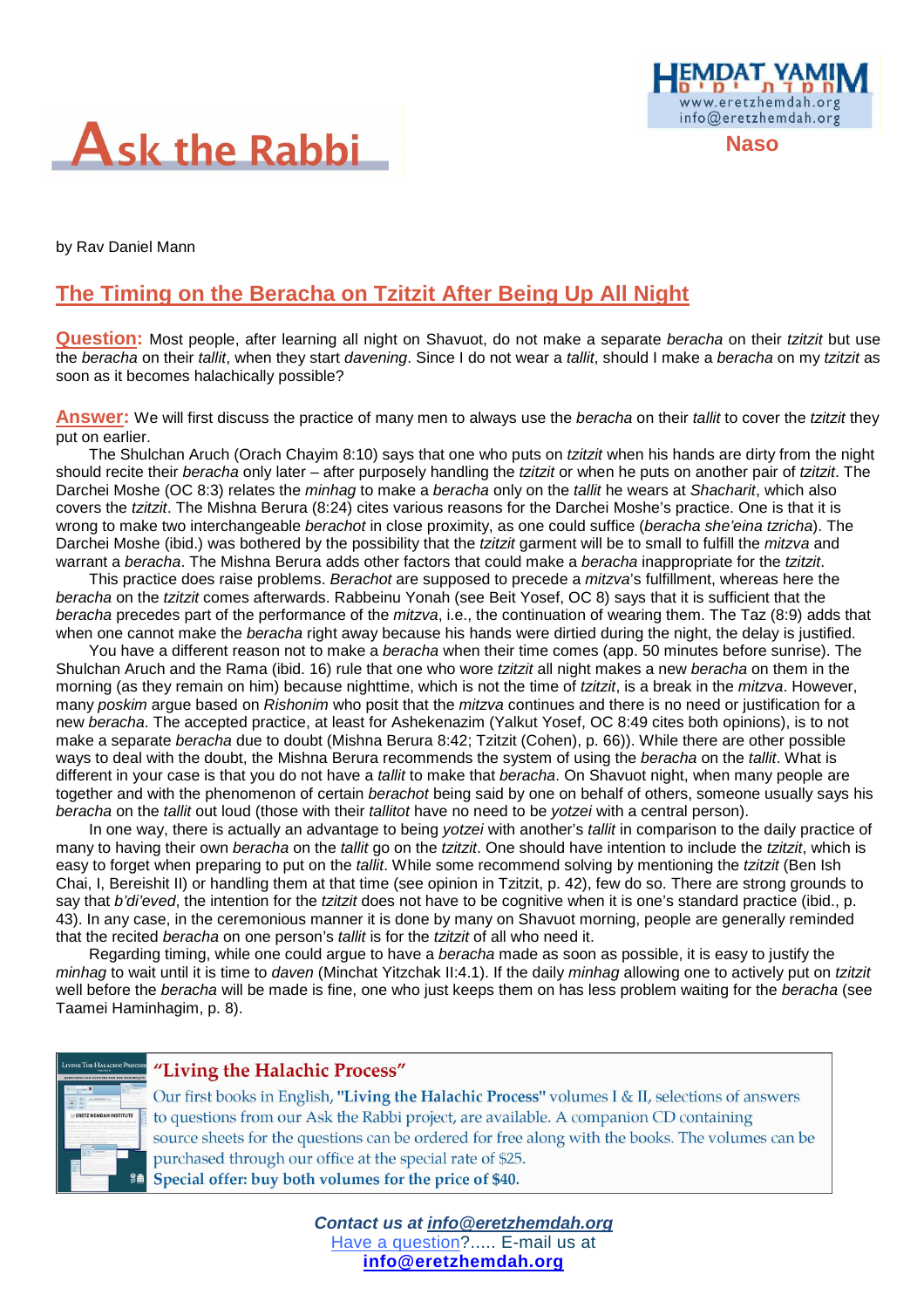

**Naso and Service State State State State State State State State State State State State State State State St** 

(from the writings of Harav Avraham Yitzchak Hakohen Kook, z.t.l.)

## **Accepting a Person's Past Background**

(condensed from Ein Ayah, Bikurim 9:35)

**Mishna:** [Those who greeted the bringers of the bikurim would say:] "Our brothers, the residents of the place called Ploni, bo'achem l'shalom (your arrival shall be in peace)."

**Ein Ayah:** Factionalism and unity, when they are intertwined in a proper way, are pillars of happiness and social success. This is true both in the realm of international relations and within a nation, between the different subgroupings within.

Every nation has special qualities, both in the spiritual and in the material realms. There may be a nation that is large and powerful and other nations will be drawn to it. The large nation will do well if it realizes that with all its power, it should not swallow up justice and correct behavior. They should realize that while it is good to unify many powers into one central entity and join under one flag when the flag bearer is spiritually worthy, still all the individual components should preserve their national heritages when their traits are not destructive.

The same phenomenon is true in regard to a metropolitan city, its state's capital and intellectual center, in relation to the surrounding suburbs and agricultural towns, which visit and impact upon the city. It is important for the members of the central city to recognize the residents of the satellite areas with brotherhood and a spirit of partnership. Thereby it is worthwhile for everyone to turn to the central place as a beacon of light and not try to set up competitive centers, which will cause divisions. The respect the city-dwellers give to the visitors does not have to take away from the residents' rights in their own cities, whether in material or spiritual matters. With the right attitude, they will even make allowances for the differing customs and viewpoints of the visitors (see Yerushalmi, Pesachim 4:1). They can see what is special in the spiritual and material characteristics of each town while appreciating the importance of drawing all together in unity.

That is what the people of Yerushalayim did in respect to the bringers of *bikurim*. They referred to them as "our brothers," as those who come with brotherhood to take part in a unifying experience in the central city which also houses the Mountain of Hashem. Despite the element of unity, they referred to them as residents of the place called Ploni, expressing that they have no interest in erasing the significance of their place of origin and recognizing that it is only natural that the visitors take pride in and have affection for their place.

This also serves as practice and a lesson regarding times of world peace, which Israel will yet experience through the Torah whose ways are ways of pleasantness and peace to all nations. The Torah refers to "a foreigner (this pasuk is not referring to a convert), and a resident, and one who lives with you" (Vayikra 25:35). Regarding foreigners living in our Land, we are only careful that they remove any destructive behavior and accept the Noahide Laws. We will not be bothered by longings and affection for his nation and the land of his fathers, which is why he is called a "foreigner." Yet he will be considered a resident in *Eretz Yisrael* as far as feeling closeness to him and awarding him full civil rights. He should not be told that if he wants to be a resident, he must remove the elements of a foreigner, as the pasuk says that while he is known as a foreigner and a resident, he will live with you. This idea regarding nations is also true regarding cities. The "out-of-towners" are brothers who are closely connected to us even as they remain distinct and connected to their hometown. This is the true and straight peace: "Our brothers, the residents of the place called Ploni, your arrival shall be in peace."



#### Responsa B'mareh Habazak, Volumes I, II, III, IV, V, VI and now VII:

Answers to questions from Diaspora rabbis. The questions give expression to the unique situation that Jewish communities around the world are presently undergoing. The answers deal with a developing modern world in the way of "deracheha, darchei noam". The books deal with the four sections of the Shulchan Aruch, while aiming to also take into consideration the "fifth section" which makes the Torah a "Torah of life".

Special Price: \$15 for one book or \$90 for 7 volumes of Responsa Bemareh Habazak (does not including shipping)